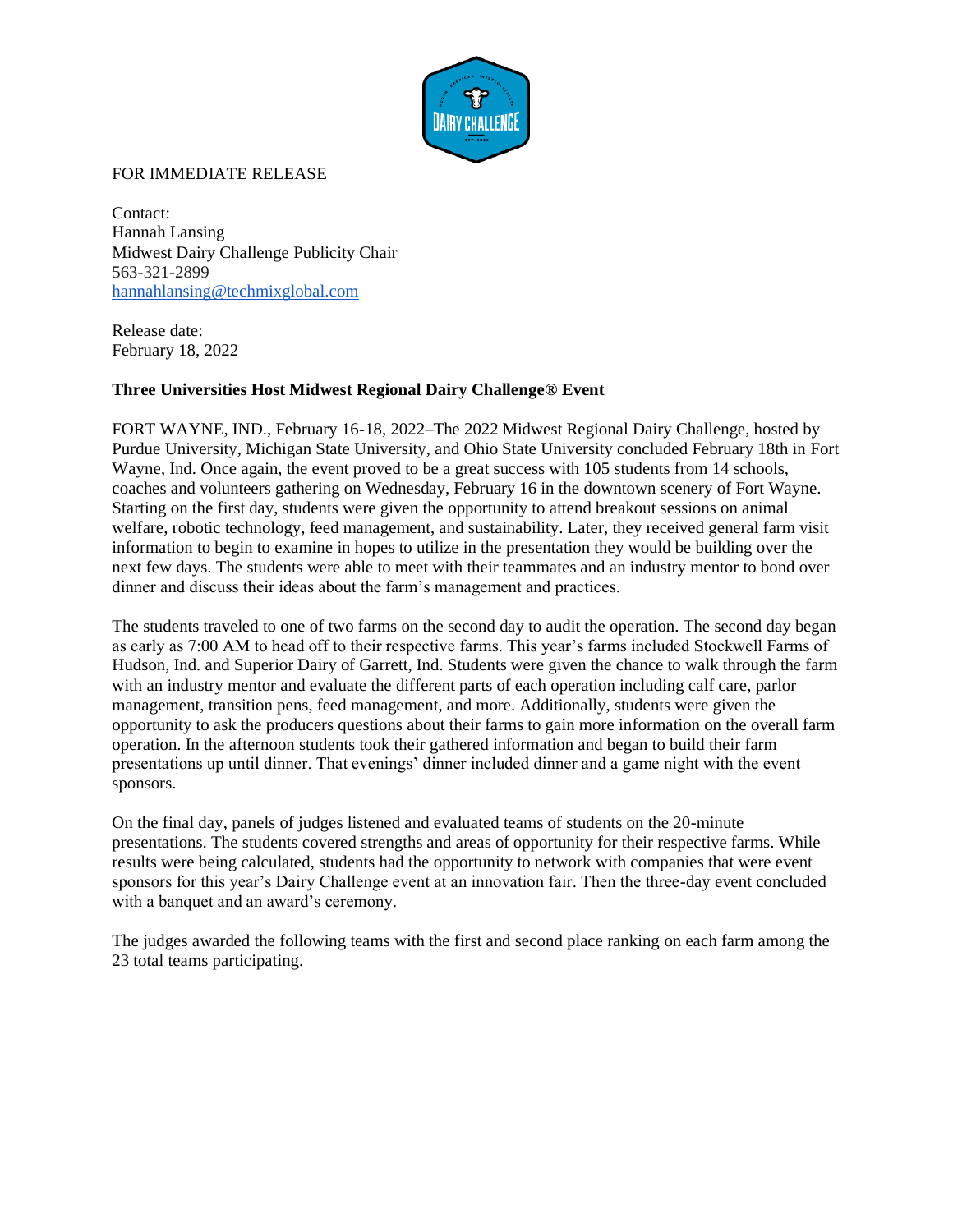

Room A, Stockwell Farm

**First Place:** Team Number 2; (Front L-R) Morgan Kunkel, Serena Schotanus (Back L-R) Coach Micheal Brouk, Grant Fincham, Nathan Leavitt, Patrick Vanderknaap; Kansas State University



**Second Place:** Team Number 9; (Front L-R) Myah Vingerhoeds, Vera Hoodendoorn (Back L-R) Gord Milley, Hudson Bell; University of Guelph



Room B, Stockwell Farm

**First Place:** Team Number 17; (Front L-R) Katie Wilson, Mikayla Bowen, Jessie Nash (Back L-R) Chase Rievert, Chase Vander Hoff; Michigan State University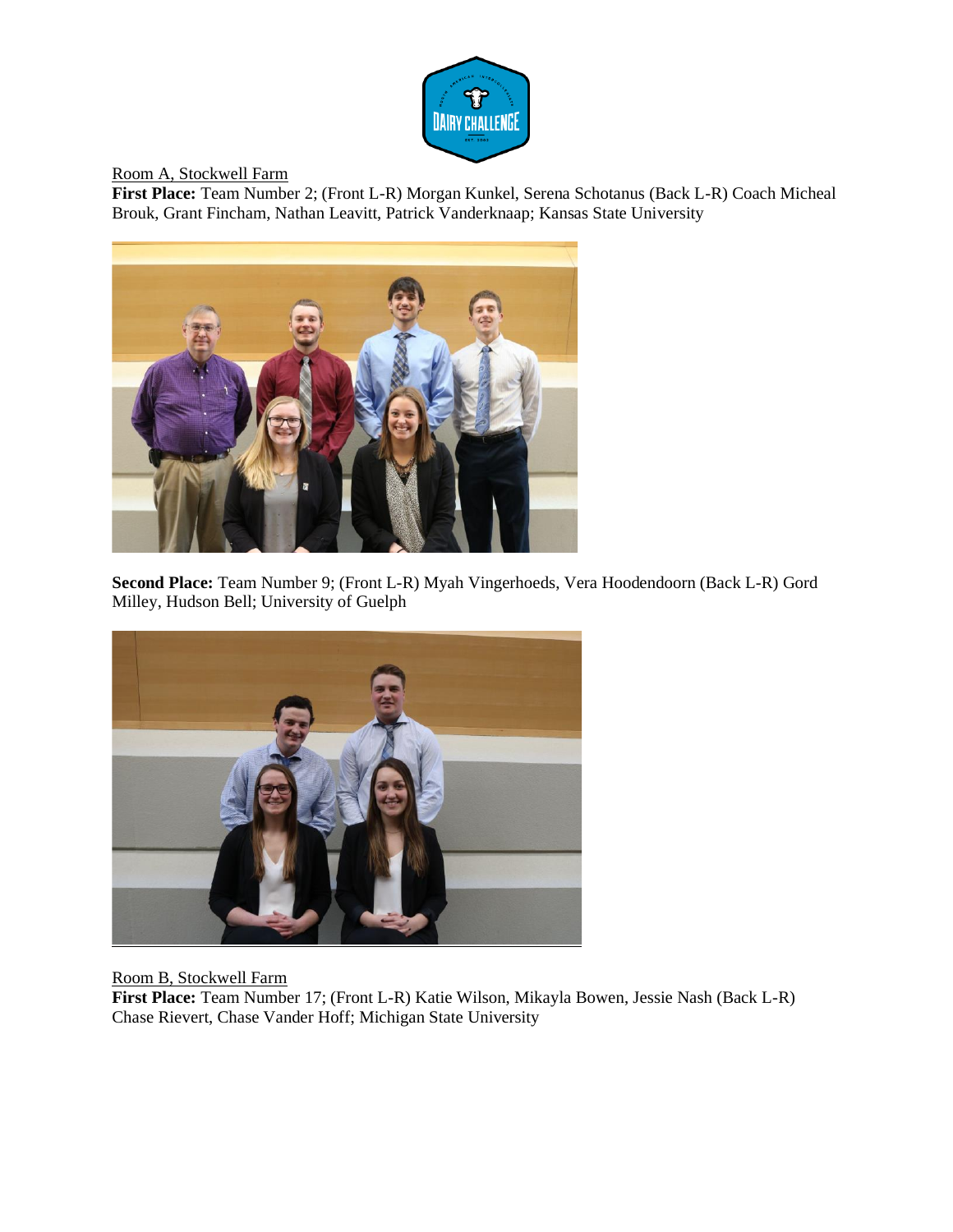



**Second Place:** Team Number 13; (Front L-R) Nichole Gerard, Rebecca Burns (Back L-R) Madison Veber, Chaiden Duitscher, Tehya Demmer, Jenna Trenhaile; Iowa State University



Room C, Superior Farms

**First Place:** Team Number 24; (Front L-R) Matthias Annexstad, Leif Annexstad, Greg Brosig (Back L-R) Nick Seitzer, Ashley Hagenow, Jacob Twohy; University of Minnesota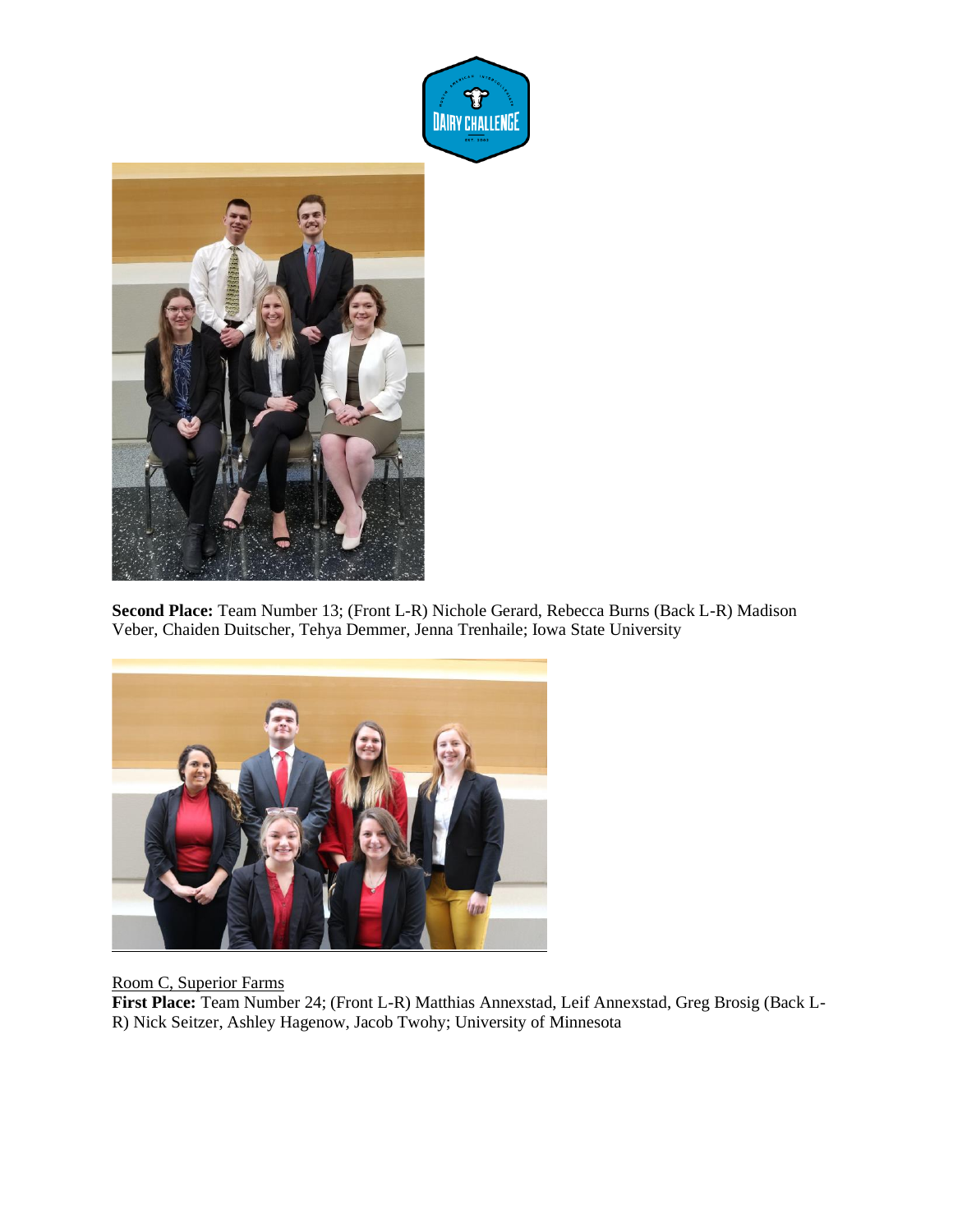

**Second Place:** Team Number 19; (Front L-R) Gaelan Combs, Kelsey Maurer (Back L-R) Billy Ziemet, Colin Uecker; University of Wisconsin-Madison